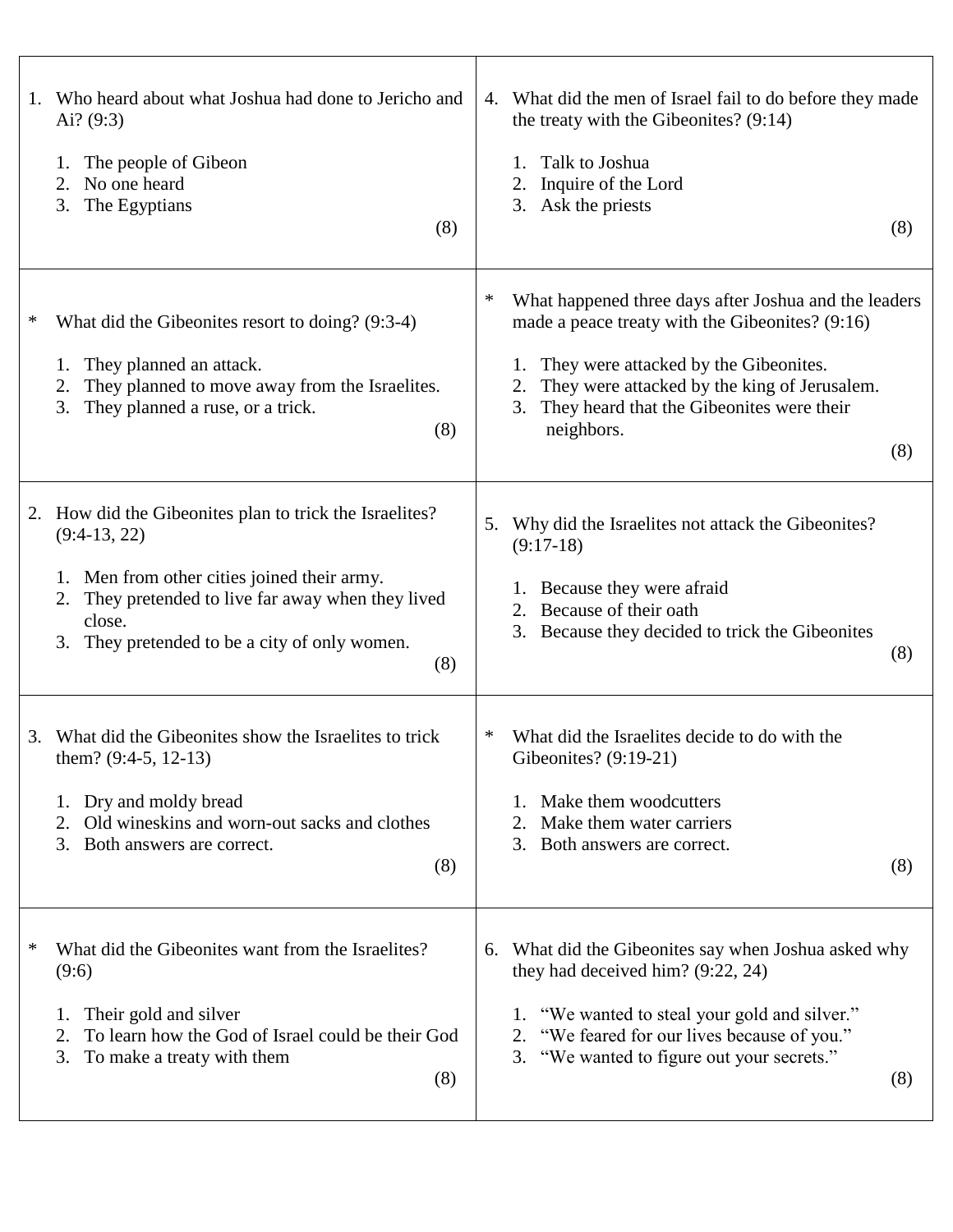|    | 4. What did the men of Israel fail to do before they made<br>the treaty with the Gibeonites? (9:14)<br>Talk to Joshua<br>1.<br><b>Inquire of the Lord</b><br>2.<br>3. Ask the priests<br>(8)                                                                                    | Who heard about what Joshua had done to Jericho and<br>1.<br>Ai? $(9:3)$<br>The people of Gibeon<br>1.<br>No one heard<br>2.<br>The Egyptians<br>3.<br>(8)                                                                                                |
|----|---------------------------------------------------------------------------------------------------------------------------------------------------------------------------------------------------------------------------------------------------------------------------------|-----------------------------------------------------------------------------------------------------------------------------------------------------------------------------------------------------------------------------------------------------------|
| ∗  | What happened three days after Joshua and the leaders<br>made a peace treaty with the Gibeonites? (9:16)<br>They were attacked by the Gibeonites.<br>They were attacked by the king of Jerusalem.<br>2.<br>They heard that the Gibeonites were their<br>3.<br>neighbors.<br>(8) | ∗<br>What did the Gibeonites resort to doing? (9:3-4)<br>1. They planned an attack.<br>They planned to move away from the Israelites.<br>2.<br>They planned a ruse, or a trick.<br>3.<br>(8)                                                              |
| 5. | Why did the Israelites not attack the Gibeonites?<br>$(9:17-18)$<br>1. Because they were afraid<br><b>Because of their oath</b><br>2.<br>3. Because they decided to trick the Gibeonites<br>(8)                                                                                 | How did the Gibeonites plan to trick the Israelites?<br>2.<br>$(9:4-13, 22)$<br>1. Men from other cities joined their army.<br>They pretended to live far away when they lived<br>2.<br>close.<br>They pretended to be a city of only women.<br>3.<br>(8) |
|    | What did the Israelites decide to do with the<br>Gibeonites? $(9:19-21)$<br>Make them woodcutters<br>Make them water carriers<br>2.<br>3. Both answers are correct.<br>(8)                                                                                                      | What did the Gibeonites show the Israelites to trick<br>3.<br>them? $(9:4-5, 12-13)$<br>Dry and moldy bread<br>1.<br>Old wineskins and worn-out sacks and clothes<br>2.<br>3. Both answers are correct.<br>(8)                                            |
|    | 6. What did the Gibeonites say when Joshua asked why<br>they had deceived him? $(9:22, 24)$<br>1. "We wanted to steal your gold and silver."<br>2. "We feared for our lives because of you."<br>3. "We wanted to figure out your secrets."<br>(8)                               | What did the Gibeonites want from the Israelites?<br>∗<br>(9:6)<br>Their gold and silver<br>1.<br>To learn how the God of Israel could be their God<br>2.<br>3. To make a treaty with them<br>(8)                                                         |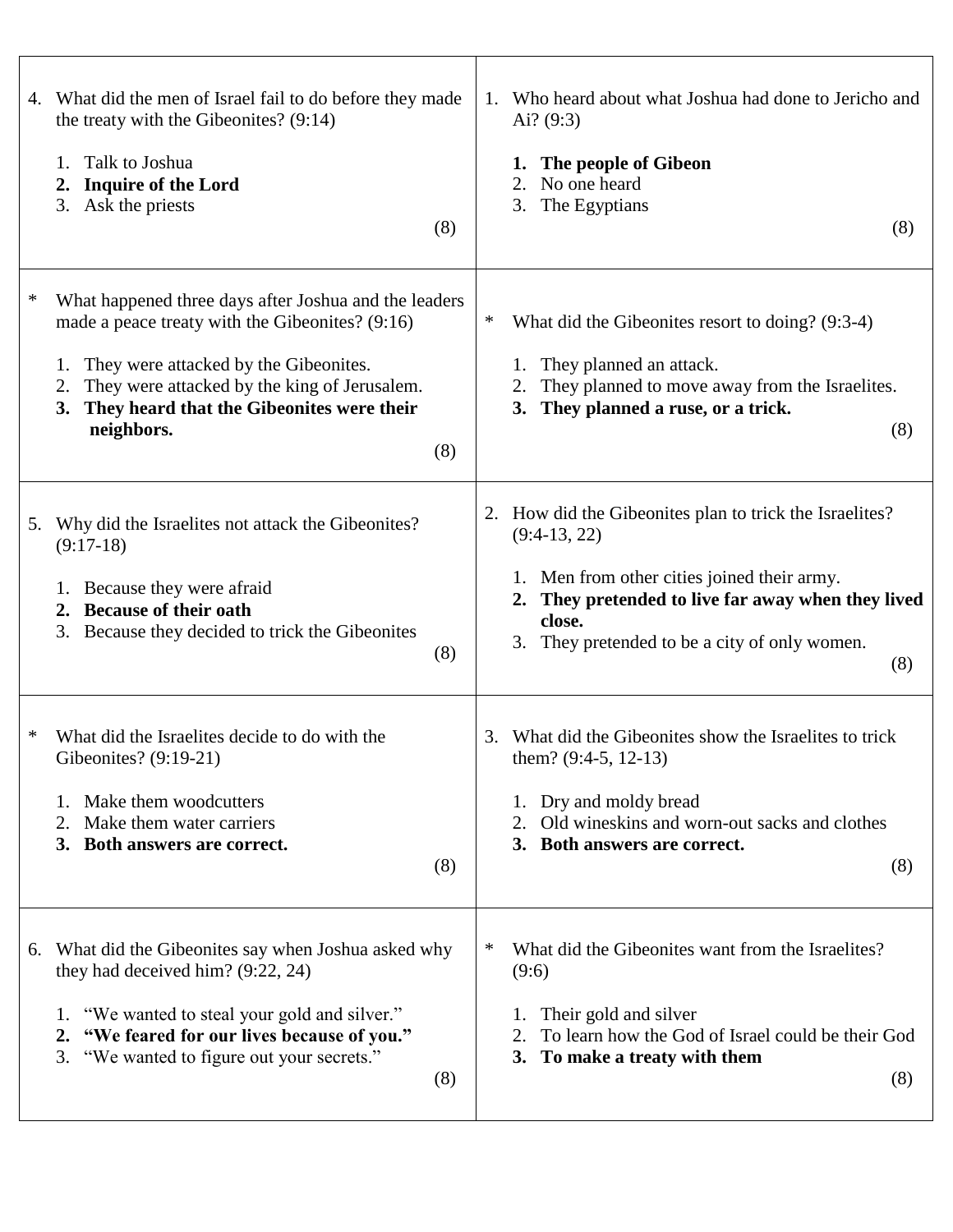| ∗ | What did the Gibeonites do when they were attacked<br>by the kings of the Amorites? (10:6)<br>They fought the Amorites by themselves.<br>1.<br>They asked Joshua for help.<br>2.<br>They ran away and did not fight at all.<br>3.<br>(8) | $\ast$<br>Finish this verse: "All the ways of the Lord are loving<br>and faithful" (Psalm $25:10$ )<br>1. "He knows what He's doing."<br>2. "toward those who keep the demands of his<br>covenant."<br>3. "for all. God gives to those in need."<br>(8) |
|---|------------------------------------------------------------------------------------------------------------------------------------------------------------------------------------------------------------------------------------------|---------------------------------------------------------------------------------------------------------------------------------------------------------------------------------------------------------------------------------------------------------|
|   | 7. What happened when the Gibeonites asked for help<br>from the Israelites? $(10:6-8)$<br>Joshua took his entire army to help Gibeon.<br>1.<br>The Lord told Joshua to not be afraid.<br>2.<br>Both answers are correct.<br>3.<br>(8)    |                                                                                                                                                                                                                                                         |
|   | 8. How did the Lord help the Israelites defeat the<br>Amorites? (10:10-11)<br>1. He hurled hailstones from the sky.<br>He threw the Amorites into confusion.<br>2.<br>3.<br>Both answers are correct.<br>(8)                             |                                                                                                                                                                                                                                                         |
|   | 9. What did Joshua say to the Lord when the Israelites<br>fought the Amorites? (10:12)<br>"Sun, stand still over Gibeon."<br>1.<br>"Lord, please help me defeat the Amorites."<br>2.<br>3. "Lord, what do I do?"<br>(8)                  |                                                                                                                                                                                                                                                         |
|   | 10. Who fought for Israel against the Amorites? (10:14)<br>1. No one<br>The Lord<br>2.<br>Moses<br>3.<br>(8)                                                                                                                             |                                                                                                                                                                                                                                                         |